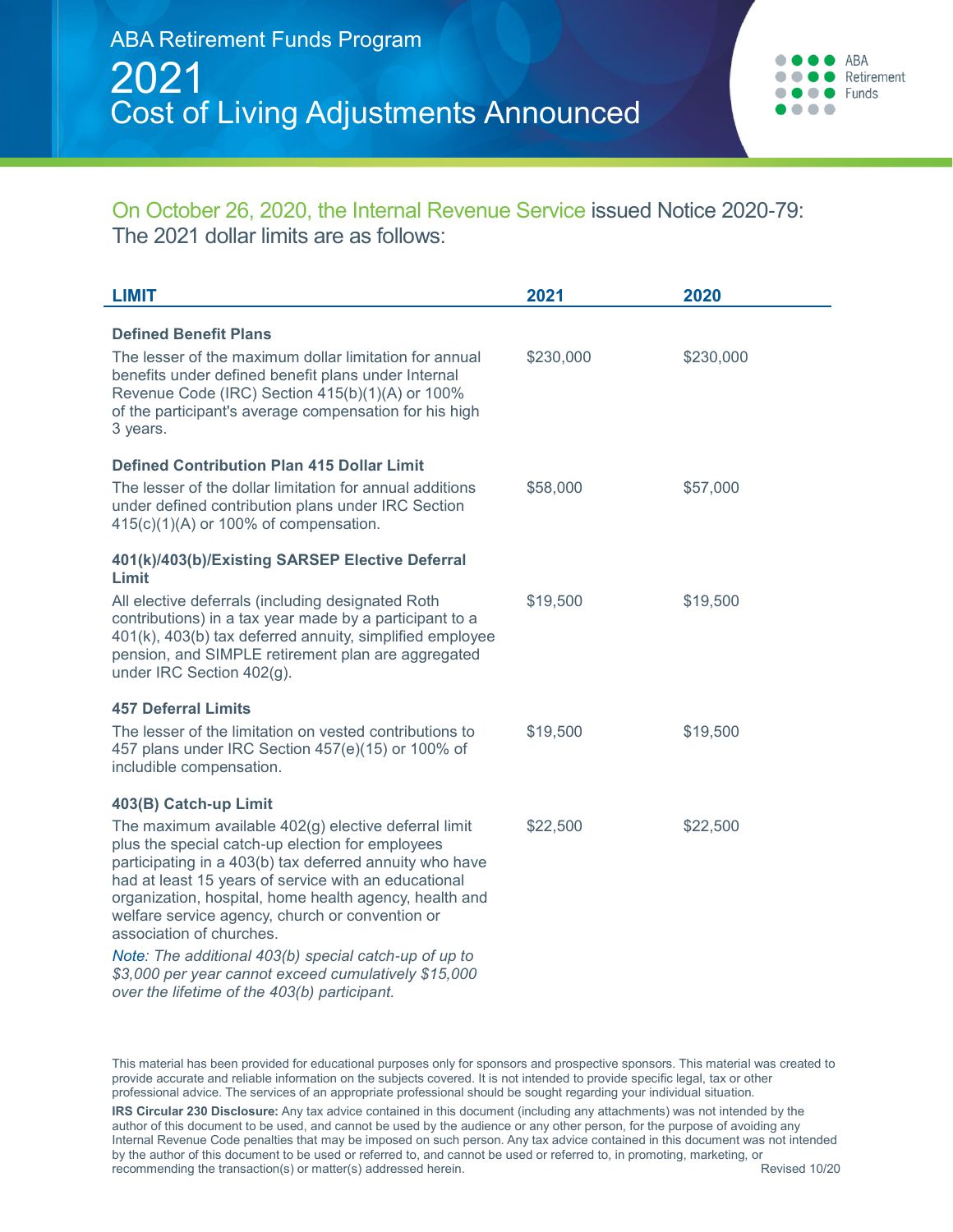| <b>LIMIT</b>                                                                                                                                                                                                                                                                                                                                                                                                                                                             | 2021                                                                     | 2020                                                                     |
|--------------------------------------------------------------------------------------------------------------------------------------------------------------------------------------------------------------------------------------------------------------------------------------------------------------------------------------------------------------------------------------------------------------------------------------------------------------------------|--------------------------------------------------------------------------|--------------------------------------------------------------------------|
| <b>457 Catch-up Limit</b>                                                                                                                                                                                                                                                                                                                                                                                                                                                |                                                                          |                                                                          |
| The special catch-up election for employees<br>participating in an eligible 457 deferred compensation<br>who have elected the special catch-up available in the<br>three years prior to the year of normal retirement age.<br>Note: The participant in a governmental 457(b) plan<br>may make catch-up contributions in a year equal to the<br>greater of (a) the amount permitted under the age 50+<br>catch-up, or (b) the amount permitted under the 457<br>catch-up. | \$39,000                                                                 | \$39,000                                                                 |
| Age 50+ Catch-up Limits                                                                                                                                                                                                                                                                                                                                                                                                                                                  |                                                                          |                                                                          |
| The special catch-up available under IRC Section<br>414(v) for individuals at least 50 years old in 2021 and<br>make eligible pre-tax contributions to 401(k), 403(b),<br>and governmental 457 plans.                                                                                                                                                                                                                                                                    | \$6,500                                                                  | \$6,500                                                                  |
| The special catch-up is available for individuals who are<br>at least 50 years old in 2021 and make eligible pre-tax<br>contributions to a SIMPLE plan.                                                                                                                                                                                                                                                                                                                  | \$3,000                                                                  | \$3,000                                                                  |
| <b>Definition of Key Employee</b>                                                                                                                                                                                                                                                                                                                                                                                                                                        |                                                                          |                                                                          |
| The compensation threshold used for determining key<br>employees under IRC Section 416(i)(1)(A)(i).                                                                                                                                                                                                                                                                                                                                                                      | \$185,000                                                                | \$185,000                                                                |
| <b>Definition of Highly Compensated Employees</b>                                                                                                                                                                                                                                                                                                                                                                                                                        |                                                                          |                                                                          |
| The compensation threshold used for determining highly<br>compensated employees under IRC Section<br>$414(q)(1)(B)$ .                                                                                                                                                                                                                                                                                                                                                    | \$130,000                                                                | \$130,000                                                                |
| <b>Compensation Limit</b>                                                                                                                                                                                                                                                                                                                                                                                                                                                |                                                                          |                                                                          |
| The annual limit of compensation that may be taken into<br>account for contribution purposes in accordance with<br>IRC Section 401(a)(17).                                                                                                                                                                                                                                                                                                                               | \$290,000                                                                | \$285,000                                                                |
| The annual limit of compensation that may be taken into<br>account for contribution purposes in accordance with<br>IRC Section 401(a)(17) (certain grandfathered<br>governmental plan participants).                                                                                                                                                                                                                                                                     | \$430,000                                                                | \$425,000                                                                |
| <b>Adjusted Gross Income Limit for Saver's Credit</b>                                                                                                                                                                                                                                                                                                                                                                                                                    |                                                                          |                                                                          |
| The highest adjusted gross income (based on federal<br>income tax filing status) taken into account for eligibility<br>for the Saver's Credit under IRC Section 25B.                                                                                                                                                                                                                                                                                                     | \$66,000 (joint)<br>\$33,000 (single)<br>\$49,500 (head of<br>household) | \$65,000 (joint)<br>\$32,500 (single)<br>\$48,750 (head of<br>household) |

 $-2-$ 

This material has been provided for educational purposes only for sponsors and prospective sponsors. This material was created to provide accurate and reliable information on the subjects covered. It is not intended to provide specific legal, tax or other professional advice. The services of an appropriate professional should be sought regarding your individual situation.

**IRS Circular 230 Disclosure:** Any tax advice contained in this document (including any attachments) was not intended by the author of this document to be used, and cannot be used by the audience or any other person, for the purpose of avoiding any Internal Revenue Code penalties that may be imposed on such person. Any tax advice contained in this document was not intended Internal Revenue Code penalties that may be imposed on such person. Any tax advice contained in by the author of this document to be used or referred to, and cannot be used or referred to, in promoting, marketing, or<br>recommending the transaction(s) or matter(s) addressed herein.  $r$ ecommending the transaction(s) or matter(s) addressed herein.